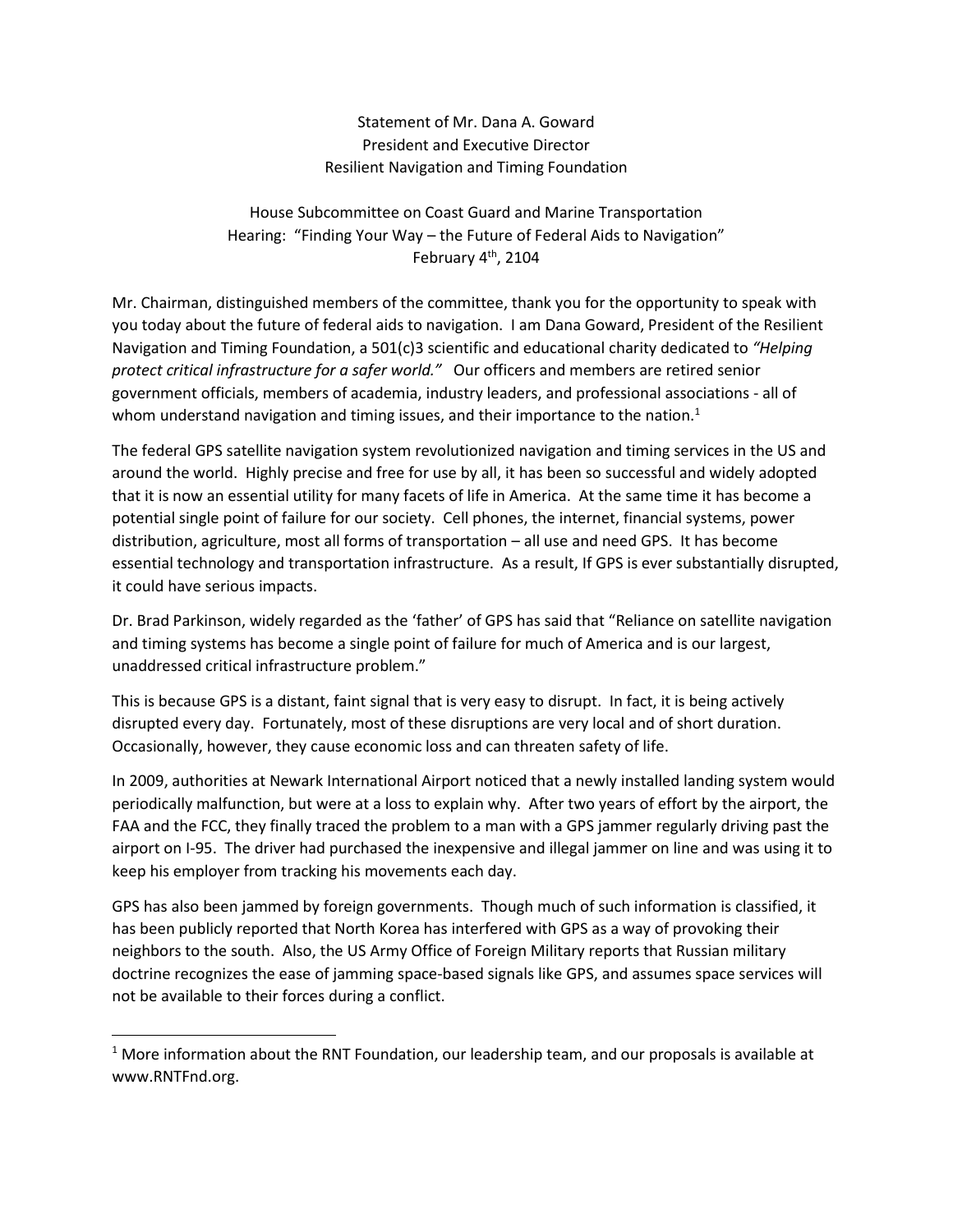Besides jamming by foreign governments, the threat of GPS spoofing also presents a real and present danger. Professor Todd Humphries of the University of Texas has used spoofing to take control of ships and drone aircraft. By transmitting false GPS signals he has been able to make the ships maneuver and the aircraft fly at his command. He has also written convincingly that financial markets could be manipulated by interfering with the GPS time signal.

The federal government has long recognized GPS vulnerabilities and the risk they pose. In response to presidential direction, and after much deliberation, the government announced in 2008 that it would establish a nation-wide, resilient terrestrial system to augment to GPS, called eLoran. This new, eLoran system would build upon and modernize the Cold-War vintage Loran-C system, be much less expensive to operate, and much more precise. Unfortunately, even though this course of action was agreed upon and endorsed by every federal department involved in its implementation, the plan has still not been carried through.

Meanwhile, many of America's allies, competitors and adversaries have not only recognized the risks of broad reliance on satellite navigation and timing signals, but have been taking action to mitigate those risks using the same technology the US decided to implement. Most of northwestern Europe is serviced by an eLoran system led by the United Kingdom and supported by several other nations. China has retained its Loran system to support critical infrastructure resilience and may upgrade to the eLoran standard. South Korea and India have both budgeted to build new eLoran systems. Saudi Arabia is upgrading its Loran system to eLoran, and Iran has established a terrestrial system that appears to be very much like eLoran. Russia is also upgrading its legacy Loran system (called "Chayka") to eLoran. They are working with the British on this project and will use the new system to, among other things, help ensure safe navigation in the Arctic. The Russians are also building a portable version of eLoran for their military called "Skorpion," because, as I mentioned earlier, they believe that, in almost any combat scenario, signals from space will be jammed as a matter of course.

Establishing an eLoran system in the United States will help protect our critical infrastructure and provide a new utility which entrepreneurs will use to establish new business, products and services, contributing to job creation and economic growth. For example, since the eLoran signal penetrates underground, underwater and indoors, it can be used in many locations where GPS cannot, and could be a valuable asset for first responders. It can also carry data to such locations. This could be especially important for national emergency and continuity of operations communications, and for applications such as positive train control. These are very desirable features and we have already had inquiries from those who would like to build upon the technology.

This system could also save the federal government money by allowing us to finally move navigation from the industrial age into the information age. Although GPS has shown us the way, it is a single point of failure and federal agencies have been unable to take best advantage of the economies that electronic navigation brings. For example, the FAA still maintains an expensive GPS backup system of over 3,000 short range terrestrial beacons that has its roots in the 1950's. In the maritime world, the US Coast Guard spends over a billion dollars a year maintaining over 50,000 buoys, lights, beacons and other visual aids to navigation, some number of which might be eliminated if federal electronic navigation signals were more robust and resilient to unexpected disruptions, whether natural or manmade.